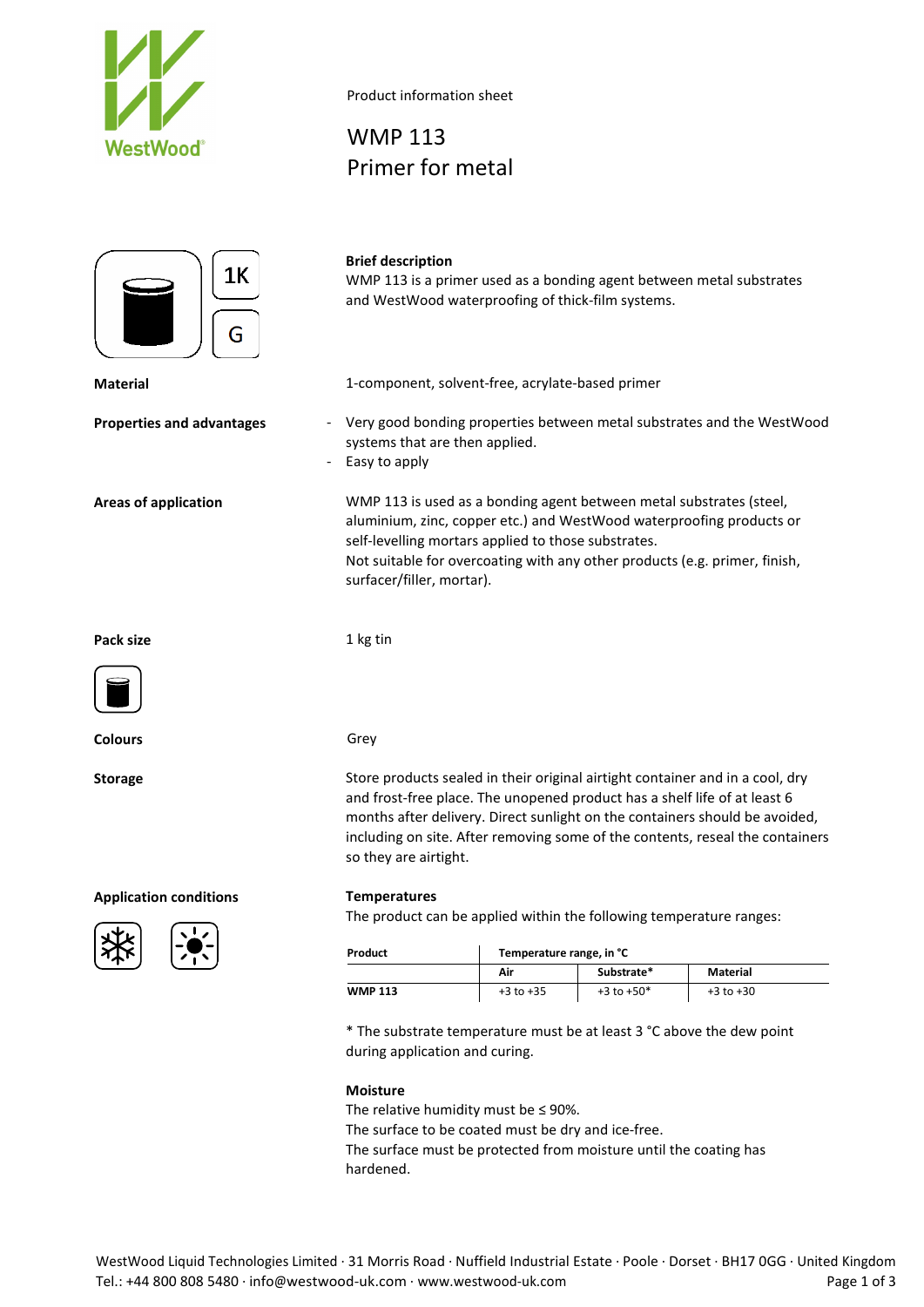

Product information sheet

# WMP 113 Primer for metal

| <b>Drying times</b>                                                             | <b>Temperature</b>                                                                                                                                                                                                                                                                                                                                      | Drying time<br><b>WMP 113</b>                                                                                                                                                                                                                                                                                                                                                                                                  |  |
|---------------------------------------------------------------------------------|---------------------------------------------------------------------------------------------------------------------------------------------------------------------------------------------------------------------------------------------------------------------------------------------------------------------------------------------------------|--------------------------------------------------------------------------------------------------------------------------------------------------------------------------------------------------------------------------------------------------------------------------------------------------------------------------------------------------------------------------------------------------------------------------------|--|
|                                                                                 | 30 °C                                                                                                                                                                                                                                                                                                                                                   | min. 1 hour                                                                                                                                                                                                                                                                                                                                                                                                                    |  |
|                                                                                 | 20 °C                                                                                                                                                                                                                                                                                                                                                   | min. 2 hours                                                                                                                                                                                                                                                                                                                                                                                                                   |  |
|                                                                                 | 10 °C                                                                                                                                                                                                                                                                                                                                                   | min. 3 hours                                                                                                                                                                                                                                                                                                                                                                                                                   |  |
|                                                                                 | $3^{\circ}C$                                                                                                                                                                                                                                                                                                                                            | min. 4 hours                                                                                                                                                                                                                                                                                                                                                                                                                   |  |
| <b>Consumption rates</b><br><b>Technical data</b><br><b>Product application</b> | $0.17 - 0.20$ kg/m <sup>2</sup><br>1.51 $g/cm^{3}$<br>Density:<br>Application equipment / tools<br>For applying the product:<br>Finishing roller (lint-free sheepskin roller)<br><b>Brush</b><br><b>Substrate preparation</b><br>Grind down the metal surfaces and then rub with WestWood Cleaning<br>Agent and a lint-free cloth prior to application. |                                                                                                                                                                                                                                                                                                                                                                                                                                |  |
|                                                                                 | <b>Mixing</b><br>Mix the primer thoroughly by stirring or shaking before application.                                                                                                                                                                                                                                                                   |                                                                                                                                                                                                                                                                                                                                                                                                                                |  |
|                                                                                 | <b>Application</b><br>layer thicknesses.<br>its application.                                                                                                                                                                                                                                                                                            | Use a finish roller to apply an even coat of the primer to the substrate. Avoid<br>excess build-up of material in all areas, and especially in corners. If<br>necessary, use the brush to spread the material evenly and avoid greater<br>The primer should be overlaid with the next WestWood products within 8 of<br>If this is impossible, the primer has to be removed with WestWood Cleaning<br>Agent and then reapplied. |  |
| <b>Cleaning</b>                                                                 | evaporated fully.<br>material from hardening.                                                                                                                                                                                                                                                                                                           | When work is interrupted or completed clean the tools thoroughly with<br>WestWood Cleaning Agent within the pot life of the material. This can be<br>done with a brush. Do not use the tools again until the Cleaning Agent has<br>Simply immersing the tools in the Cleaning Agent will not prevent the                                                                                                                       |  |
| Information on safety and risks                                                 | Please refer to the safety data sheets for the products used.                                                                                                                                                                                                                                                                                           |                                                                                                                                                                                                                                                                                                                                                                                                                                |  |